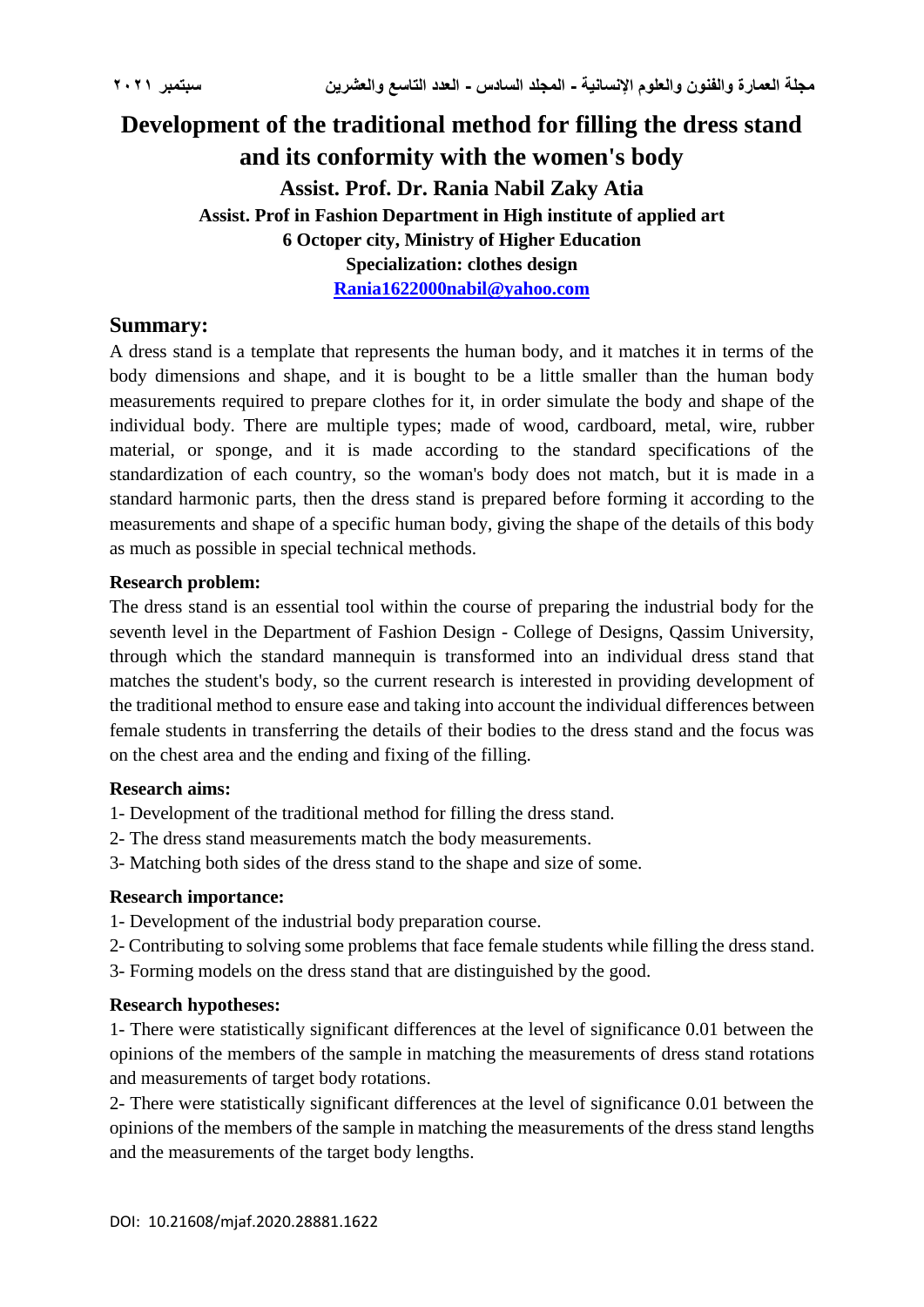3- There were statistically significant differences at the level of significance 0.01 between the opinions of the sample members in matching the measurements of both sides of the dress stand. 4- There were statistically significant differences at the level of significance 0.01 among the opinions of the sample members regarding the quality of the proposed development of the traditional method during dress stand filling.

## **Search limits:**

Development of the traditional method for filling the dress stand in the chest area and fixing the cotton.

## **Research Methodology:**

A semi-experimental approach was used.

## **Search tools:**

A note card to measure the conformity between the dress stand and female measurements.

## **Procedural steps for the research:**

It included the proposed development of the traditional dress stand filling method - building research tools.

## **Keywords:**

the dress stand ,filling the dress stand ,conformity

# **First: The proposed development of the traditional method of dress stand filling:**

The proposed development has been applied in the course of preparing the industrial body taught at the seventh level Bachelor of Fashion Design in the College of Designs Qassim University.

The following table shows the difference between the traditional method and the proposed development in the proposed items for modification.

| <b>Field</b>                               | traditional method                                                                                                                                                                                                                                                                                                                                                                                                      | proposed development                                                                                                                                                                                                                                                                                                                                                                                                                                                                                                                                                                                                                                                                                                                |
|--------------------------------------------|-------------------------------------------------------------------------------------------------------------------------------------------------------------------------------------------------------------------------------------------------------------------------------------------------------------------------------------------------------------------------------------------------------------------------|-------------------------------------------------------------------------------------------------------------------------------------------------------------------------------------------------------------------------------------------------------------------------------------------------------------------------------------------------------------------------------------------------------------------------------------------------------------------------------------------------------------------------------------------------------------------------------------------------------------------------------------------------------------------------------------------------------------------------------------|
| <b>Adjust the</b><br>shape of<br>the chest | The chest height oils are<br>adjusted by measuring the<br>length from the shoulder to<br>the highest chest height.<br>And measuring the distance<br>between the chest height<br>and fixing two crossed pins<br>at this point, then two small<br>balls are placed at this point<br>and fixed with pins, then<br>consecutive round layers of<br>cotton are placed and the<br>size between them is<br>approximately (2cm). | Adjust the shape of the chest, the bra is placed<br>on the dress stand in a personal size and lined<br>with a sponge, and we measure the length of the<br>bodice, which is the distance from the shoulder<br>to the top protrusion of the chest to the target<br>body and the chest strap is moved to give the<br>same size and then be installed. Picture 2 and 3.<br>After fixing the bra with the personal size on<br>the mannequin, we press it, if it is empty, it is<br>stuffed with cotton, if the measurement of<br>rotation of the chest needs an increase, the<br>cotton layers are placed around the body at the<br>chest area on the side and back and put a cotton<br>layer on top of the chest area and the shoulders |
|                                            | Image $(1)$                                                                                                                                                                                                                                                                                                                                                                                                             | so that the gradient is taken between the height<br>of the lift and the area above it.                                                                                                                                                                                                                                                                                                                                                                                                                                                                                                                                                                                                                                              |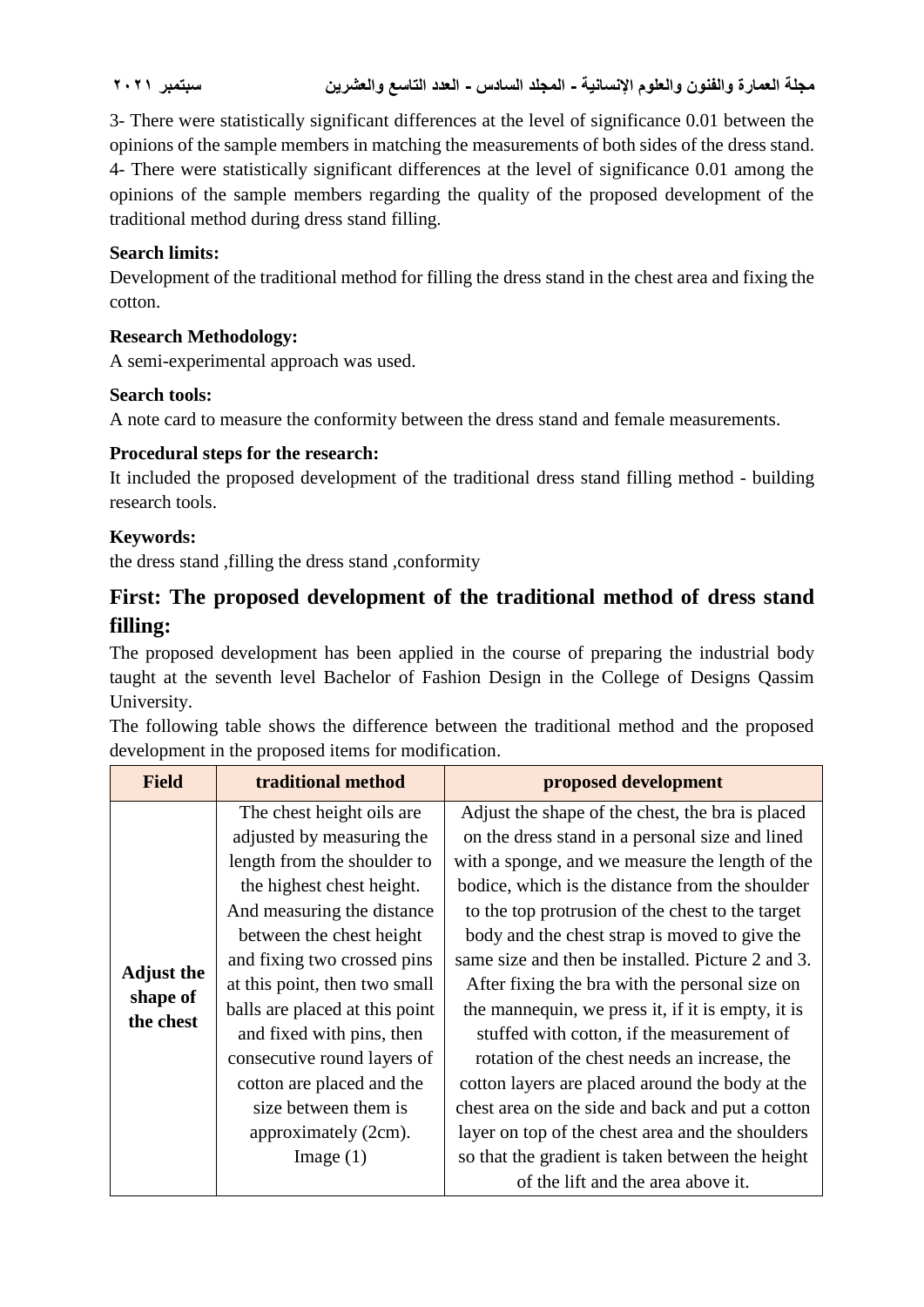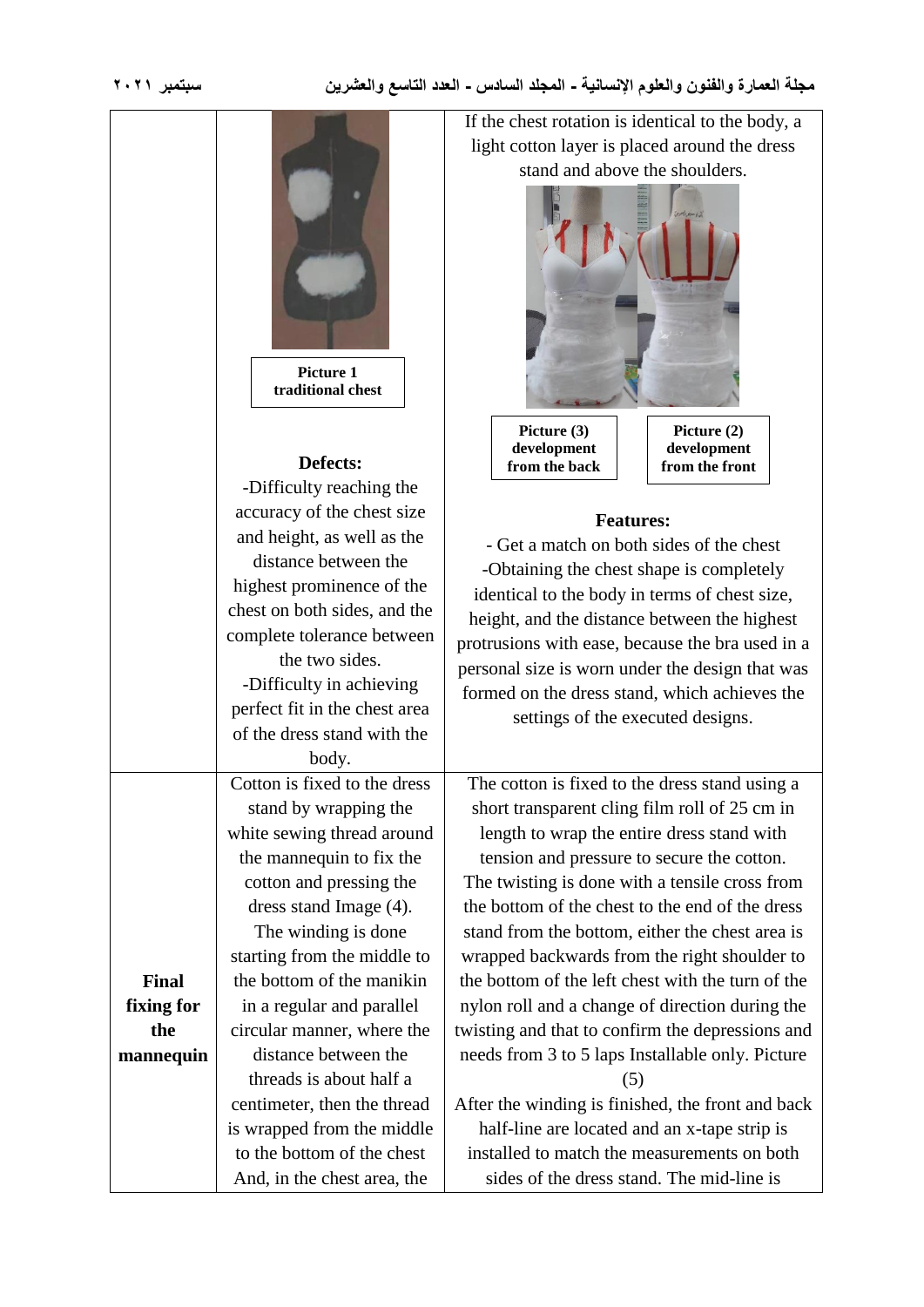winding is done in reverse from the lower left chest to the right shoulder to the neck and back to the back, bearing in mind that the distance between the thread rolls is about half a centimeter, then it is repeated back to the other side.



**Picture (4) The traditional method for fixing cotton**

## **Defects:**

- It takes a very long time for the student to apply the instructions. - Due to the presence of individual differences between female students during the dress stand filling and the fixation of cotton and the inaccuracy of wrapping the yarns around the dress stand, the cotton comes out from the voids of the yarns and consequently the irregularity of the body shape as in the picture (7)

determined by measuring the length of the back and installing the x-strap to measure the rotation of the middle and making sure it matches.



**matching**



**developing cotton fixation**

### **Features:**

- You need less time to reach the final result - It makes the dress stand surface smooth and cohesive, with full cotton coverage.



**Picture (8) samples of female students 'work for different sizes of dress stand after filling**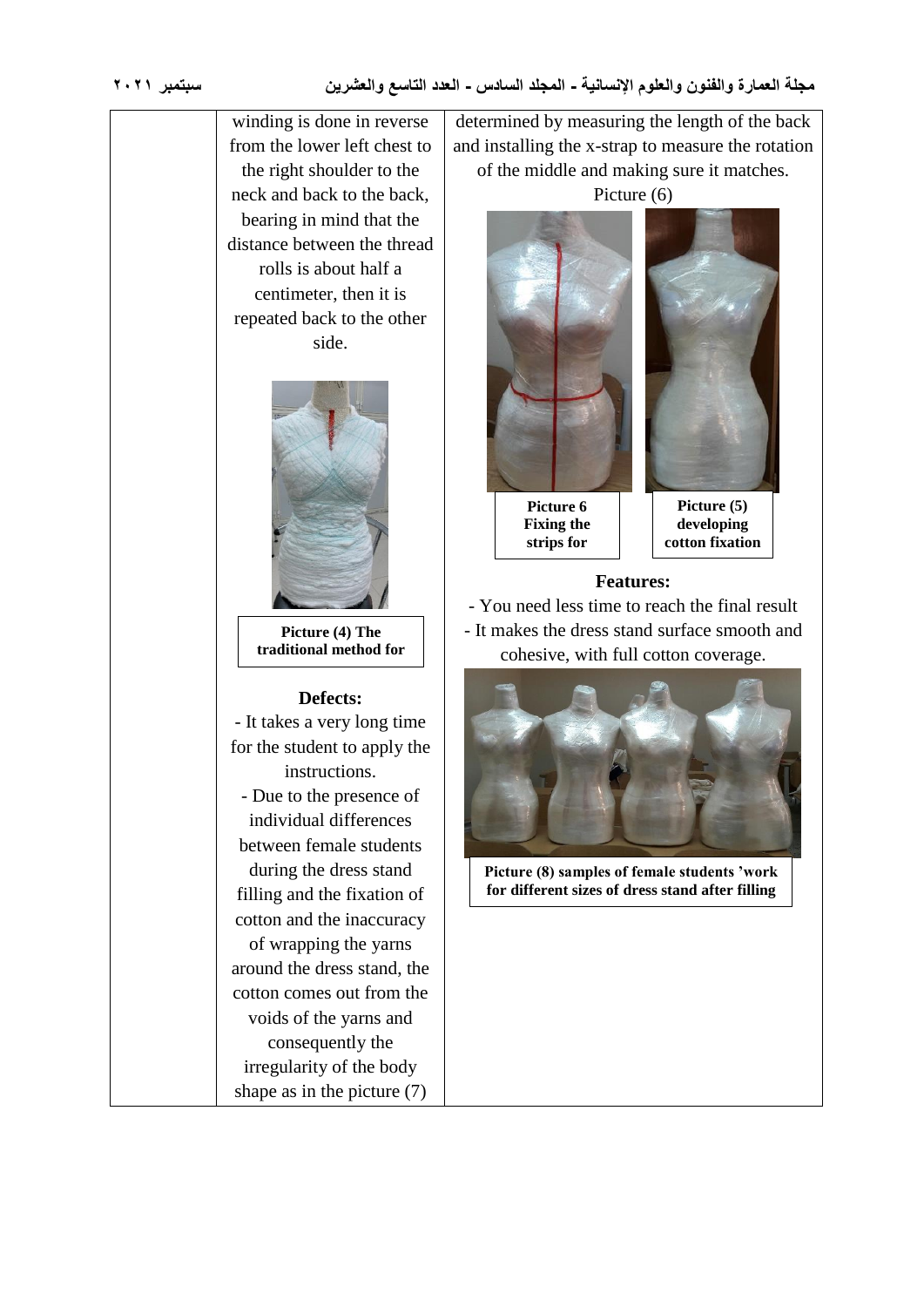

# **Second: building research tools:**

## **Building a note card:**

A note card is designed to evaluate the performance of female students after filling the dress stand and ensuring that the dress stand matches the student body so that the following assessments are given: appropriate, somewhat appropriate, inappropriate. And consisted of the following axes:

**The first axis:** match the measurements of rotations of the target object.

**The second axis**: match the measurements of the lengths of the target object.

**The third axis:** identical to the two sides of the mannequin.

## **Results and discussion:**

The first axis questions obtained a quality factor ranging from 99.9% to 96.30%, which indicates that the measurements of the dress stand rotations for the target object are identical due to the presence of statistically significant differences between the opinions of the sample members in matching the dress stand measurements of the target body and thus prove the validity of the first hypothesis.

The second axis questions obtained a quality coefficient ranging from 99.92% to 97.04%, which indicates that the measurements of the lengths of the dress stand for the target object were found. As a result, differences of statistical significance were found at the level of significance 0.01 between the opinions of the members of the sample in matching the measurements of the lengths of the dress stand of the target body and hence the validation of the second hypothesis.

The third axis questions obtained a quality coefficient ranging from 99.63% to 96.3%, which indicates the conformity of the measurements of both sides of the dress stand and the quality of the general form. As a result, differences of statistical significance were found at the level of significance 0.01 between the opinions of the members of the sample in matching the measurements of both sides of the dress stand and the general form, and therefore proof of validity the third hypothesis.